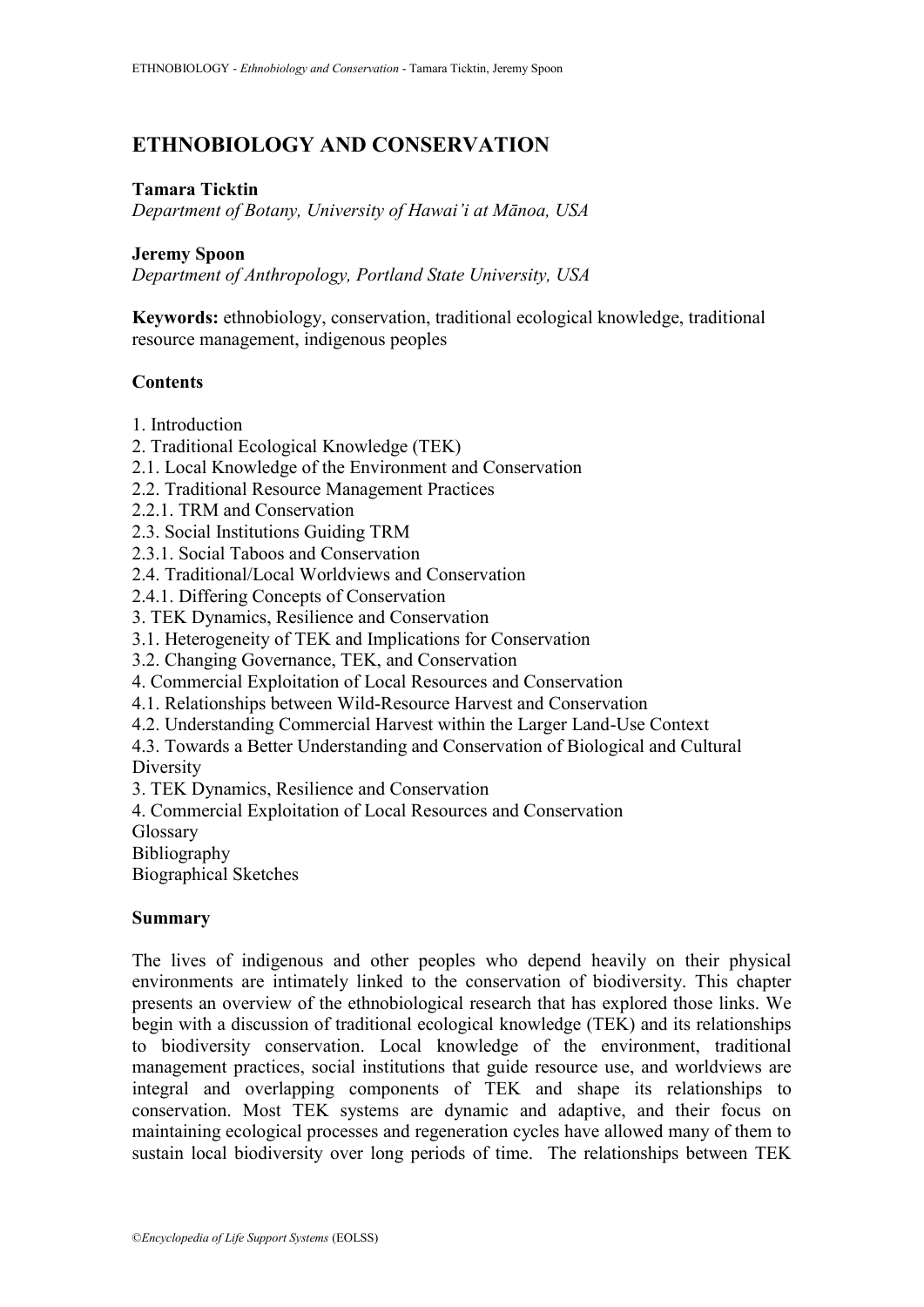and conservation are also complex, as TEK is heterogeneous within and across communities and influenced by socio-economic, political and cultural factors. Today the economic dependence of many local communities on the commercial extraction of wild resources presents both opportunities and challenges for biodiversity conservation. Participatory ethnobiological approaches that more fully integrate the social and ecological sciences will help provide a better understanding of the links between the conservation of biological and cultural diversity, and of how TEK can be better integrated into conservation plans and policies.

# **1. Introduction**

The lives of indigenous and other peoples who depend heavily on their physical environments are intimately linked to the conservation of biodiversity. Indeed, their survival depends on the long-term availability of local biodiversity to meet, or to complement, their needs for food, medicine, fuel, timber and shelter, as well as for spiritual purposes. Many indigenous and local communities today are also economically dependent on biodiversity and are involved in the harvest and sale of a diversity of plant and animal species through local, national and international markets. Given that most of the world"s remaining biodiversity remains in areas inhabited by people, an understanding of the ways in which people interact with their environments and its consequences for biodiversity, is critical. Ethnobiologists have employed a variety of approaches to gain insight into these relationships, which are both complex and dynamic.

# **2. Traditional Ecological Knowledge (TEK)**

An understanding of Traditional Ecological Knowledge (TEK) provides an important way to appreciate the relationships between cultural communities and biodiversity conservation. TEK has been defined as " a cumulative body of knowledge, practice and belief, evolving by adaptive processes and handed down through generations by cultural transmission, about the relationships of living beings (including humans) with one another and with their environments" (Berkes 1999, p.8). It is important to emphasize that TEK is not restricted to indigenous groups, but rather extends to any cultural community that has resided in a particular location for a long period of time. In addition, many ethnobiologists prefer the term Local Ecological Knowledge (LEK) to TEK. We choose to use the term TEK here only because it has been more widely employed in the ethnobiological literature.

Berkes (1999) conceptualizes TEK as consisting of four overlapping levels. The first is local knowledge of the environment, which includes identification, taxonomy, lifehistories and ecologies of plants, animals, fungi, soils, as well as knowledge of local landscapes. At the second level are resource management practices. These are based on local knowledge of the environment, but consist of sets of practices, techniques and tools for managing local ecosystems and their elements. At a third level are social institutions, which include sets of rules and regulations that guide traditional management practices. Finally, the fourth level consists of worldviews – belief systems that shape the way people perceive of, understand, and act on their environments. Turner (2000) provides a similar framework for understanding TEK, which she refers to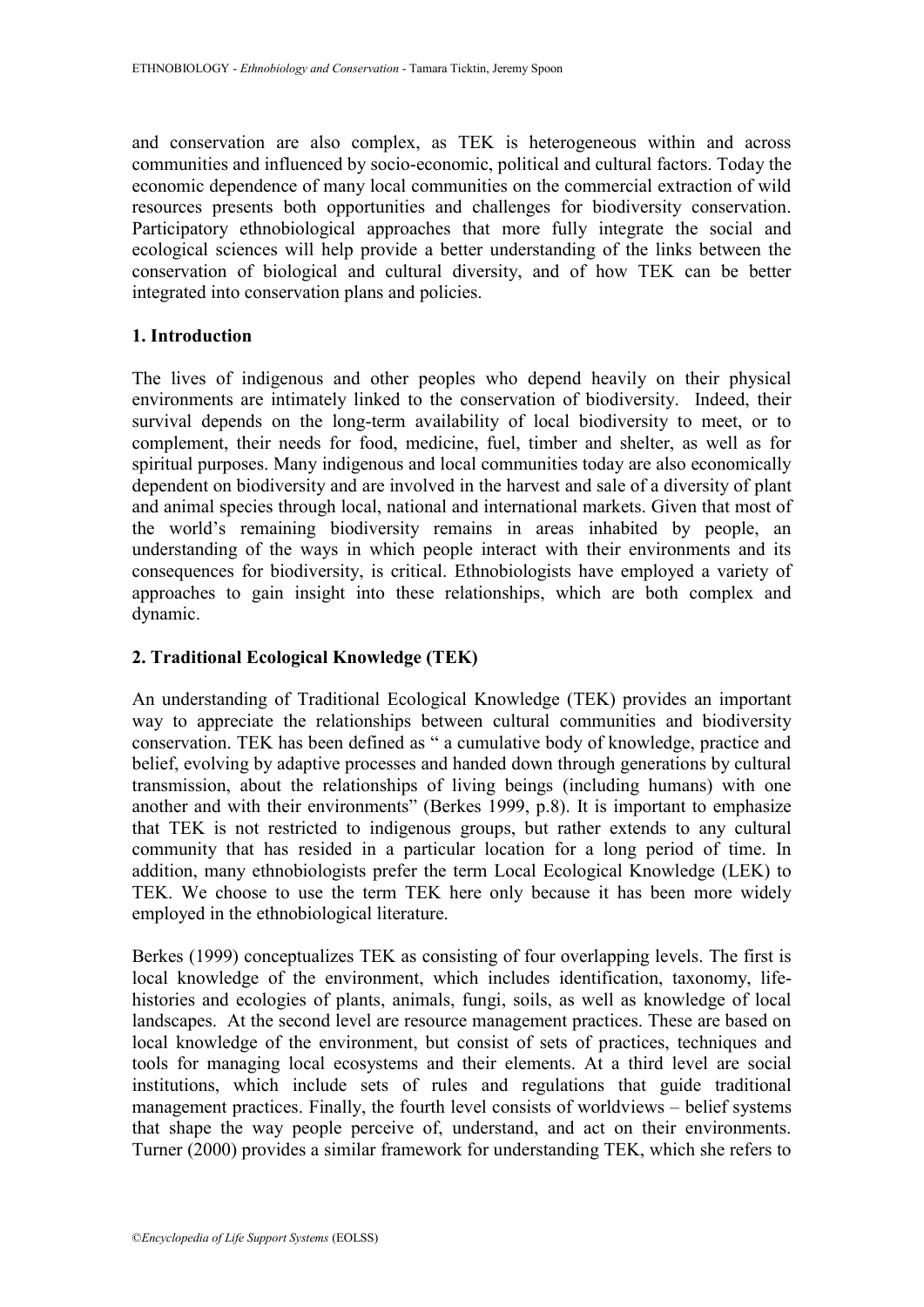as Traditional Ecological Knowledge and Wisdom (TEKW). TEKW encompasses the three broad themes of: practices and strategies for resource use and sustainability; philosophy and worldview; and communication of knowledge and information.

The above-mentioned levels or themes of TEK/TEKW are interrelated and overlapping. However for the sake of simplicity, we start by addressing each separately to provide an overview of their relationships to biodiversity conservation. We then discuss the complexities involved in the relationships between TEK and conservation, highlighting the dynamic nature of TEK, its heterogeneity within and across communities and the factors that influence and shape it. We move on to address the contemporary commercial extraction of local resources by local communities and its conservation implications, and conclude with suggestions for improving our understanding of the links between biological and cultural diversity.

# **2.1. Local Knowledge of the Environment and Conservation**

Ethnobiological studies have illustrated that the TEK held by many indigenous and long-term settlers involves a highly detailed knowledge of the local environment. The environmental knowledge held by every cultural group is unique, embodying each group"s own way of perceiving, classifying, using, and living with, the flora, fauna and other elements of their physical landscape, as well as the spiritual relationships and cultural histories that bind people together and to the land. TEK is therefore necessarily place-based and intimately linked to the local biodiversity. A cultural group"s local knowledge of the environment forms the basis of their traditional resource management practices, many of which have been able to sustain local biodiversity over long time periods (see Section 2.2).

TEK also can and does play an important role in contemporary conservation and restoration programs and policies. Since TEK is generated from empirical observations and experiments over many generations, it incorporates long-term observations of changing environmental and other conditions, and of their consequences on local ecosystems. Therefore, many TEK systems include complex knowledge of ecological processes and of interrelationships among different parts of ecosystems. This type of knowledge can provide important insight into long-term impacts of human activities on the environment. For example, TEK can – and has –shed light on the potential cascading effects of overexploitation of specific animals or plants on other members of the ecosystem, and on the cascading effects of damns, river diversions, or other types of manipulation of ecosystem processes. Similarly, due to its diachronic nature, TEK today provides key insight into how changes in global warming are altering the timing and nature of seasonal patterns and processes and the impacts of this on local plants and animals, and their interactions with each other and over the landscape.

TEK also provides key biological and ecological information on species for which little scientific information is available. In some cases this information may be critical for conserving threatened or endangered species. For example, Nabhan (2000) illustrated how traditional knowledge of interspecific relationships (such as plant-pollinator or larva-host plant relationships) is encoded in O"Odham and Comcáac names for local flora and fauna. Given that some of these species are threatened or endangered today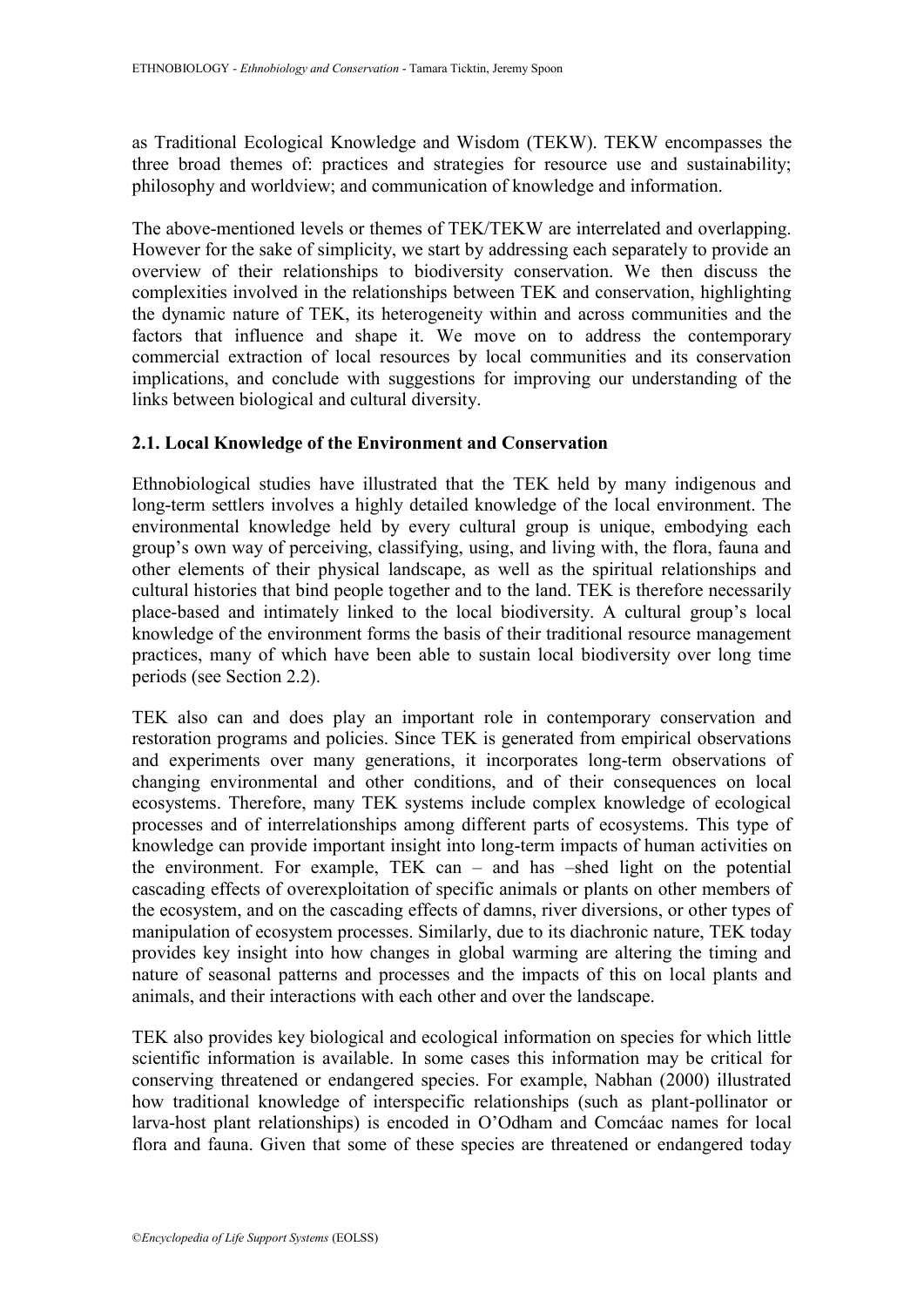and little scientific information is available about them, TEK provides key knowledge for conservation and restoration research and initiatives.

While some traditional knowledge is encoded in language, other forms of TEK cannot be so easily understood or extracted from the social and cultural context in which they exist. Much TEK is encoded in stories, songs, dances, prayers, ceremonies, celebrations and other rituals. The transmission and conservation of this knowledge is therefore dependent on the persistence of indigenous languages and these cultural practices. In these ways the conservation of cultural and biological diversity are fundamentally linked.

# **2.2. Traditional Resource Management Practices**

Traditional resource management (TRM) includes the diversity of practices that people employ to manage their local resources. In the past many small-scale human communities depended on the resources that were available to them within a relatively small radius, and there was therefore strong impetus to develop systems that allowed for the maintenance of local biodiversity. These management systems developed through adaptive processes and relied on the ability of resource users or managers to understand environmental feedback and modify practices accordingly. Some ethnobiologists have suggested that resource crises have been important in the development of TEK systems as they force social learning and therefore allow for renewal and adaptation of management institutions (see Section 3.1). Many of the traditional management systems that survive today have stood the test of time and provide important models for sustainable resource use. In addition, they continue to adapt to changing circumstances in the present (see Section 3.0).

To appreciate the links between TRM and conservation, an understanding of the nature and diversity of TRM practices is necessary. Ethnobiological studies have illustrated that traditional management systems are highly complex and involve the manipulation of local resources in many different ways and at differing ecological, spatial and temporal scales. For example, TRM may involve the manipulation of individuals, populations, ecological communities and landscapes. Culturally important species can be managed in numerous ways to expand distributions, augment populations, increase productivity, or to maintain populations in more accessible areas. Practices that achieve this include enhancement (such as transplanting individuals to areas where they have better chances of survival and sowing of propagules) as well as protection and encouragement (such as weeding competing species, pruning, digging soil around the roots, coppicing, adding fertilizer and opening forest canopy to let in more light). People also often transplant individuals, or propagules, from one location to another. The multiple ways in which people manage wild resources means that there is often no real divide between wild and domesticated species, but rather a long continuum between these extremes.

TRM emphasizes the manipulation of regeneration cycles and ecological processes, such as succession (Alcorn 1988). For example, ecological communities and landscapes are often managed through the use of temporary small-scale clearings (in the case of forest communities) and through the use of controlled fires. Although traditional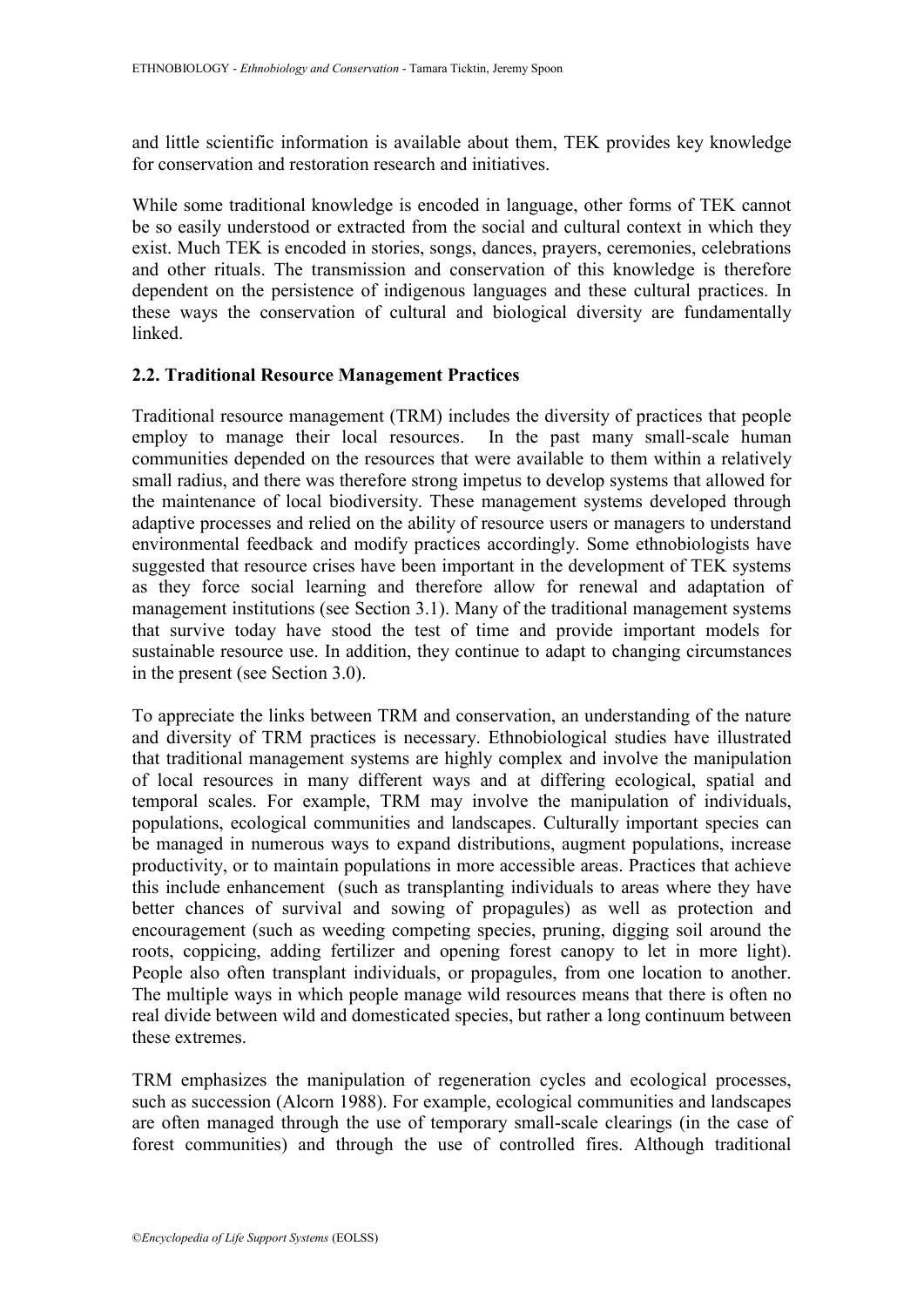shifting agriculture methods are enormously variable, the practice generally involves clearing pieces of land (through cutting and often burning vegetation), planting, and then leaving the land to regenerate. In the process of clearing however, some desirable species (such as wild fruit trees or timber trees) may be spared or tolerated. During the process of regeneration, community structure is often manipulated so as to increase populations of culturally important species, including the preferred food species for favored game animals that then frequent the fallows.

Fire has been an important tool used by indigenous communities across the world. Depending on the context, fire is often used to promote the regeneration of successional habitats that support important wild resources for humans, including food plants for humans and/or preferred game animals; to destroy or prevent pest outbreaks; to open up corridors for hunting; and to reduce fuel loads and prevent larger wildfires. Low and controlled fires in forest understory are often used to maintain open forest understories so as to increase movement of animals for hunting, control weedy species and increase vision for hunting, among other things.

Traditional resource management practices also tend to be based on the recognition of the interconnectedness of different habitats and of all members of the ecosystem, including human communities. For example, many traditional agroecological practices involve the combined production of both plants and animals, including fish, and the integrated management of a diversity of vegetational zones that overlap in space and time, such as homegardens, agricultural fields and fallows of differing ages, agroforestry systems and adjoining and interspersed wild areas including forests, lakes, In the Pacific Islands, management of land and ocean resources is/was based on an understanding of their interconnectedness. For example, in Hawai'i, resource management was based on the concept of *ahupua'a* - land units (sometimes coinciding with watersheds), that extended from the mountain tops to the ocean reef and included human communities. *Ahupua'a* management was based on recognition of the interconnections between processes and activities in the montane forests, the midlevel agroforestry systems, lowland agricultural patches, fresh water streams and fishponds.

The designation of sacred areas or sacred species in many TRM practices is another way in which the interconnectedness of habitats and of organisms is recognized and managed. Sacred groves exist in a diversity of cultures and regions worldwide and involve designated areas or biological communities where human use is prohibited or restricted. These groves or patches, which may be forest, ponds, meadows, or pools along a stream, exist within a larger matrix of human use. Similarly, some TRM practices include total bans on the use of particular species which provide food and shelter for a wide variety of other species (see Section 2.3.1).

# **2.2.1. TRM and Conservation**

The diverse ways in which landscapes are manipulated under TRM has important consequences for biodiversity conservation. Gadgil et al. (1993) and Berkes (1999) provide examples across the world of the ways in which traditional practices can foster conservation. For example, shifting agricultural practices, agroecological systems, the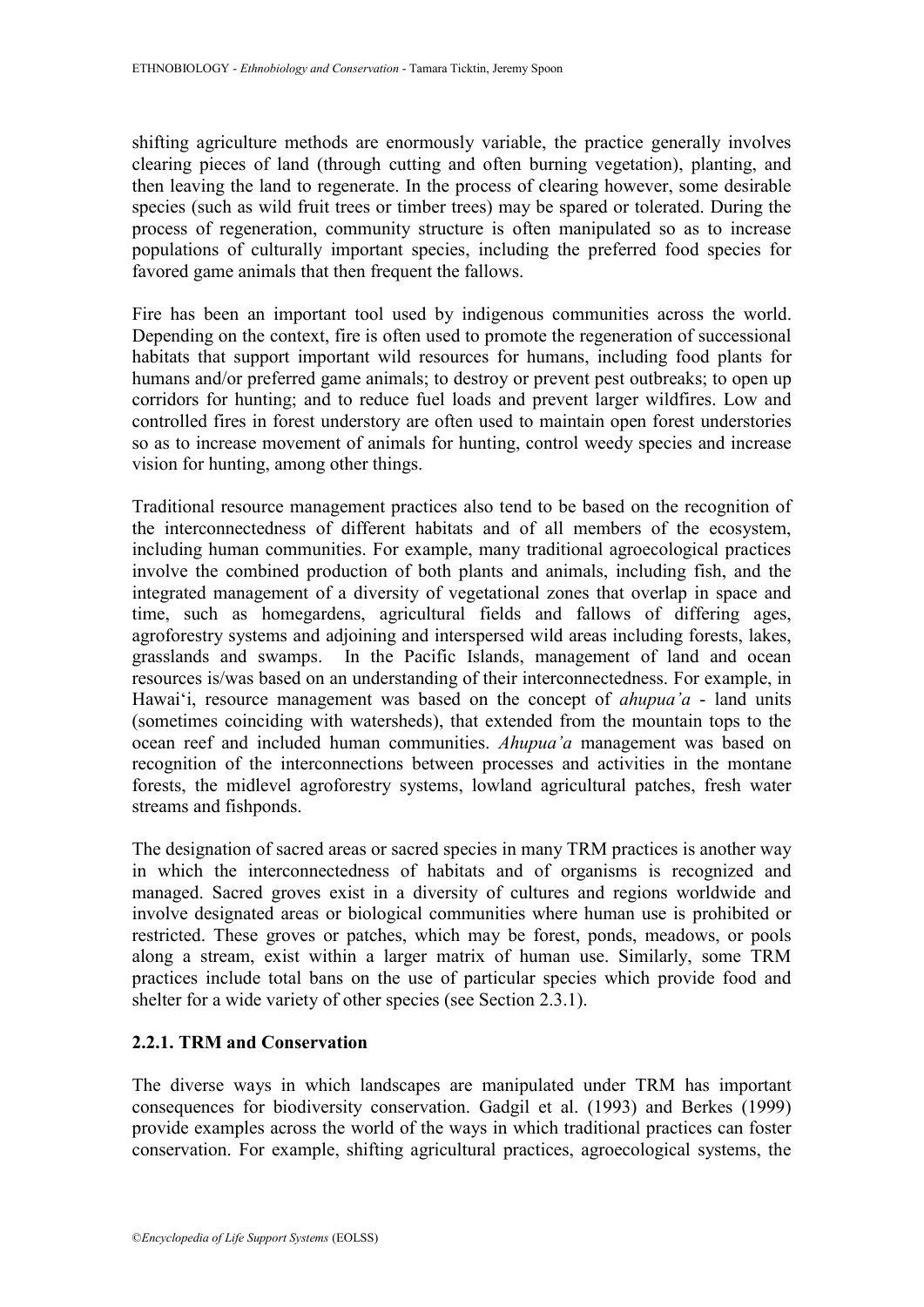use of fire as management, and the practice of rotational harvesting, which includes grazing lands and hunting and fishing grounds, all lead to increased patchiness and heterogeneity at the landscape scale. The new habitats that these practices generate over both space and time support a wider diversity of species and can therefore increase biodiversity at the landscape level.

At the level of populations and communities, sacred groves can act as important refugia, ensuring total protection of plants and animals that are otherwise harvested or hunted. They can also provide a source of regeneration for those outside populations subject to human exploitation. Prohibitions on the use of keystone species, such as *Ficus spp*., not only ensure conservation of the species, but of the long-term survival of the diversity of the other species that depend on them. The practices of enhancement and protection of culturally important species described above can also lead to changes in community structure and composition.

Management of the regeneration processes in agricultural fallows through sparing and planting, including planting of species that are introduced from outside of their natural ranges, can also lead to an increased diversity of plants in these regenerating habitats. In addition, the large diversity of crop and cultivars, typically planted in homegardens and traditional agricultural fields, supports a high diversity other organisms, including pollinators, dispersers, herbivores, frugivores, pests, pathogens and decomposers.

At the level of genes, the process of selection for certain characteristics over time in both domesticated and wild-harvested species has led to an enormous increase the genetic diversity of culturally important species. In addition, the practice of growing crops near wild and weedy relatives in agroecosystems can increase the genetic diversity of those plants. Consequently, the enormous agricultural diversity created and maintained by humans as security against unpredictable environmental conditions and to meet cultural and dietary needs and preferences, has direct implications for biodiversity conservation.

It is important to recognize that not all TRM practices foster biodiversity conservation; here we have illustrated common aspects of those that do. It is also important to emphasize that the ecological and conservation outcomes of TRM are not necessarily explicitly recognized by all those who carry out these practices. While those with specialist knowledge may indeed explain the ecological and/or spiritual rational for these practices (which often cannot be separated, see Section 2.4), for many others, TRM practices are often what Alcorn (1989, p.65) has called scripts. As part of TEK, these scripts are derived from experiences and experiments and passed down through the generations - and are carried out as a series of routine steps. This means that understanding the role that TRM has and continues to play in biodiversity conservation and its potential for incorporation into Western conservation strategies, is not obvious or easy to understand by outsiders. As Alcorn (1989, p.75) observes, "the traditional knowledge base of an alien culture is not available for empirical perception; it is not visible, not self-evident, no readily elicited by questioning informants". This emphasizes the importance of in-depth and participatory ethnobiological ethnographic research that encompasses long-term field studies, includes large and diversified samples of participants, and uses multiple methodologies.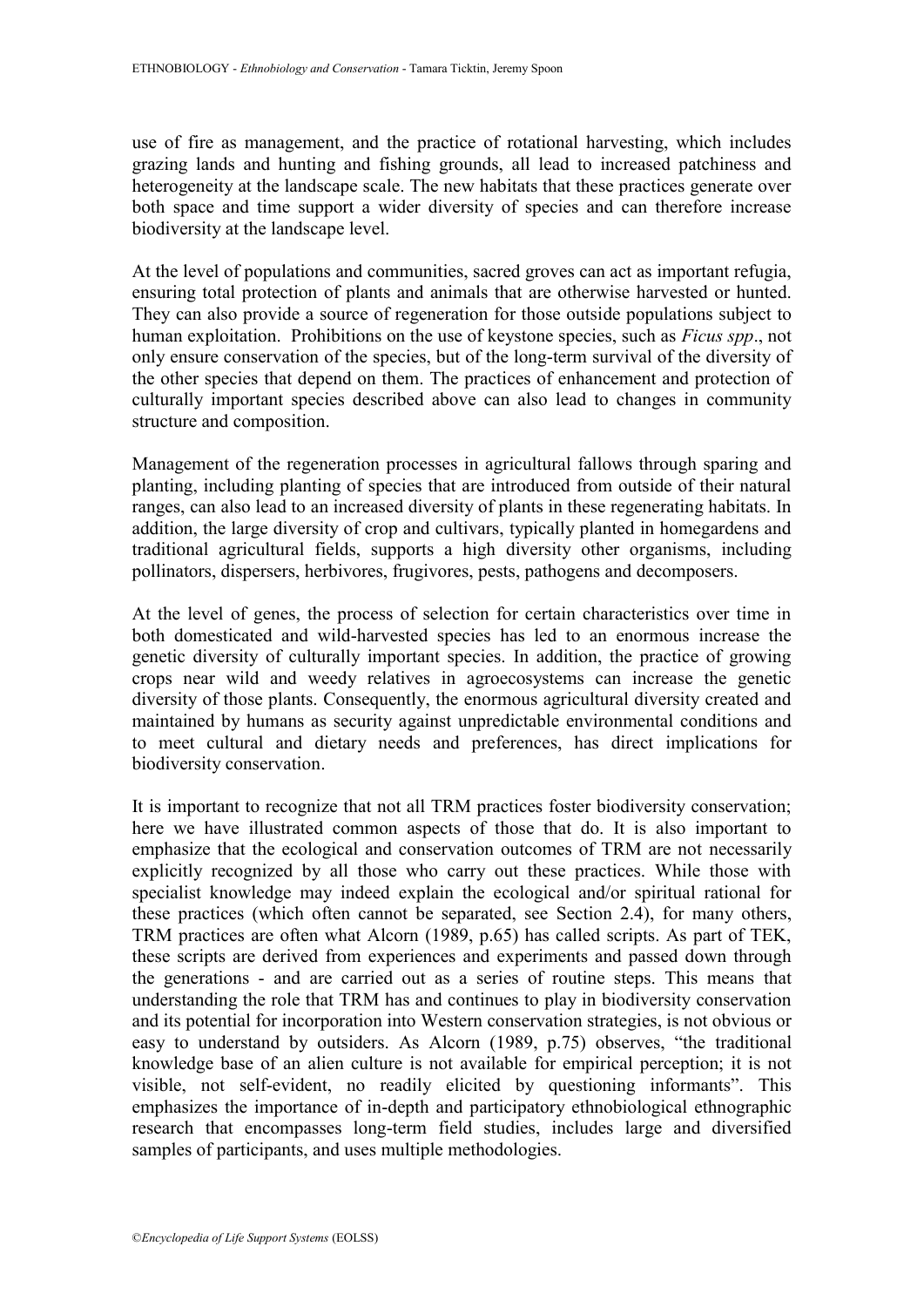TO ACCESS ALL THE **19 PAGES** OF THIS CHAPTER, Vi[sit:](https://www.eolss.net/ebooklib/sc_cart.aspx?File=E6-115-15) <http://www.eolss.net/Eolss-sampleAllChapter.aspx>

#### **Bibliography**

- -

Alcorn, J. (1989). Process as resource: the traditional agricultural ideology of Bora and Huastec resource management and its implications for research. Pages 63-77 in Posey, D.A. and W. Balee (eds), *Resource Management in Amazonia: Indigenous and Folk Strategies*. The New York Botanical Garden. Bronx, New York. [A comparative discussion on indigenous agricultural knowledge arguing that farmers follow particular "scripts" that evolve over time from experiences and experiments]

Altieri, M., L. Merrick, and M. K. Anderson. (1987). Peasant agriculture and the conservation of crop and wild plant resources. *Conservation Biology* 1:49- 53. [An overview of how traditional agricultural practices can foster conservation]

Berkes, F. (1999). *Sacred Ecology: Traditional Ecological Knowledge and Resource Management*. Taylor & Francis, Philadelphia, PA. [A comprehensive discussion of traditional ecological knowledge and resource management including definitions of terms, examples from across the globe and presentation of case studies]

Berkes F, Johan Colding, and Carl Folke. (2003). Introduction. Pages 1-29 in Berkes, F., J. Colding, and C. Folke (eds.), *Navigating Social-Ecological Systems: Building Resilience for Complexity and Change*. Cambridge: Cambridge University Press. [A broad edited interdisciplinary volume addressing linked socio-ecosystems and their resilience to disturbance]

Cunningham A.B. (2001). *Applied Ethnobotany: People, Wild Plant Use and Conservation*. 300 pp. London: Earthscan Publications. [An important methods resource that details interdisciplinary approaches and field methods to assessing pressures on wild plant resources and ensuring their conservation and continued availability]

Colding, J. and C. Folke (2001). Social Taboos: "invisible systems of local resource management and biological conservation. *Ecological Applications* 11(2): 584-600. [A discussion of social taboos and their relevance to conservation]

Dwyer, P.D. (1994). Modern conservation and indigenous peoples: in search of wisdom. *Pacific Conservation Biology* 1: 91-97. A discussion of how resource management systems of indigenous people often have outcomes that are analogous to those desired by Western conservationists but that differ in context, motive and conceptual underpinnings]

Gadgil M., Berkes F, and C. Folke (1993). Indigenous knowledge for biodiversity conservation. *Ambio* 22(2-3): 151-6. [Drawing from examples from across the globe, this article presents an overview of how indigenous knowledge can support biodiversity conservation]

Kusters, K., R. Achdiawan, B. Belcher, and M. Ruiz Pérez (2006). Balancing development and conservation? An assessment of livelihood and environmental outcomes of nontimber forest product trade in Asia, Africa, and Latin America. *Ecology and Society* 11(2): 20. [online] URL: http://www.ecologyandsociety.org/vol11/iss2/art20. [This article addresses to what extent and under which conditions nontimber forest product (NTFP) trade leads to both livelihood improvement and forest conservation]

Nabhan, G. P. (2000). Interspecific relationships affecting endangered species recognized by O"odham and Comcaac cultures. *Ecological Applications* 10 (5): 1288-1295. [Discussion of indigenous knowledge of interspecific relations and its value to conservation of endangered species]